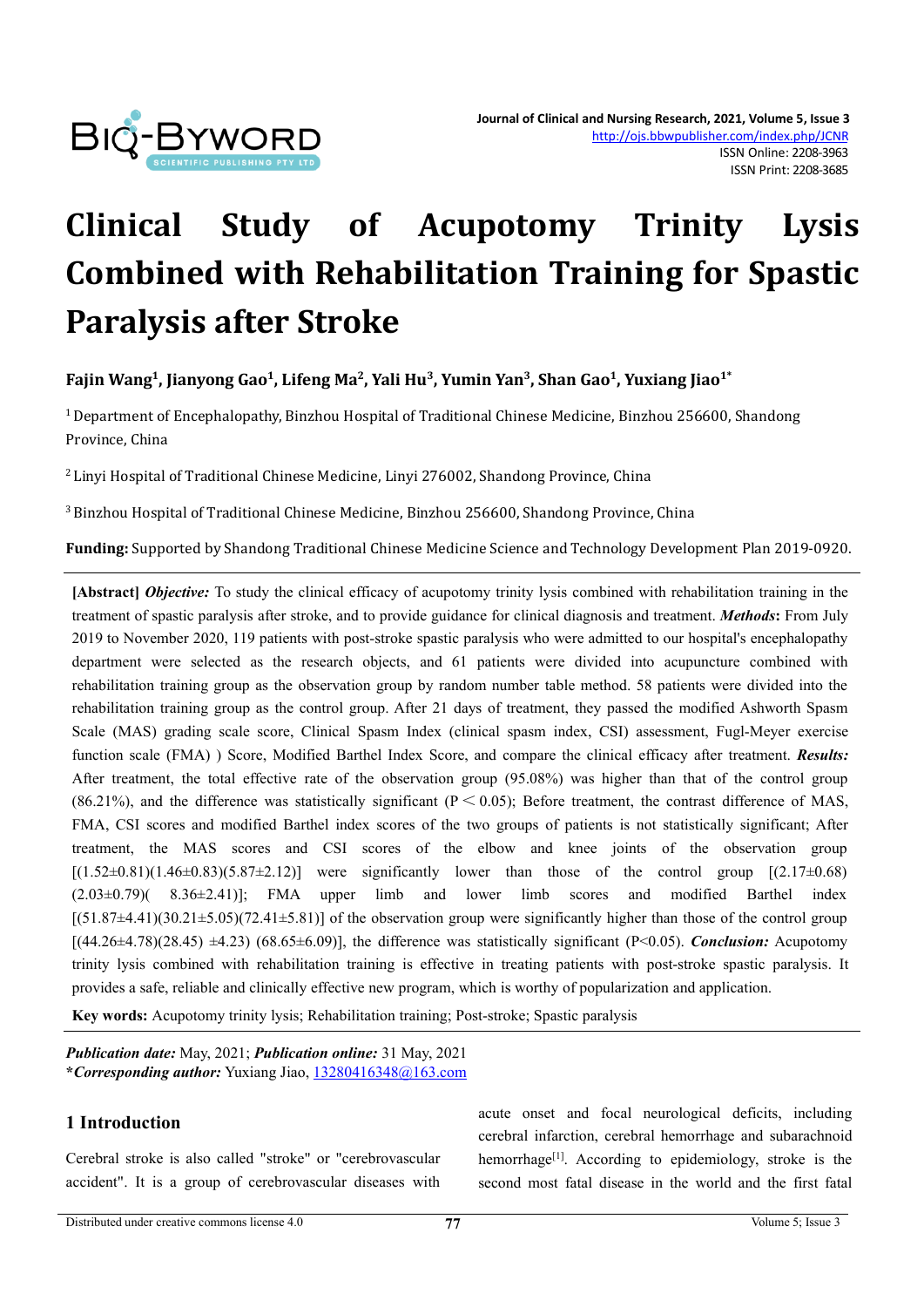disease in China<sup>[2]</sup>. Its rapid onset, high rate of death and is as follows. disability have always attracted clinical attention. In modern clinical practice, the main methods of treating spastic paralysis after stroke are rehabilitation therapy, western medicine, traditional Chinese medicine and acupuncture therapy<sup>[3-6]</sup>. Conventional rehabilitation All cases are pa training is currently a commonly used method, but due to limb spasm, rehabilitation is difficult with characteristics of long cycle, high cost, slow to take effect, and poor patient compliance. Based on long-term clinical work summary included. According to the random number table method, and research, combining modern anatomy and meridian acupoint dialectics, the author applies acupotomy trinity lysis to the treatment of spastic paralysis after stroke, combined with conventional rehabilitation training, which significantly improves the rehabilitation efficacy of patients and reduces the muscle tone, and improves the motor function and the ability of daily living. The specific report

is as follows.

## **2 Objectand methods**

### **2.1 Research object**

#### **2.1.1 General information**

All cases are patients with post-stroke spastic hemiplegia who were hospitalized in the Department of Brain Diseases, Binzhou Traditional Chinese Medicine Hospital from July 2019 to November 2020, and 119 standard cases were the patients were randomly divided into an observation group of 61 cases and a controlgroup of 58 cases. The general data of the two groups of patients, such as gender, age, stroke type, and average course of disease, were statistically processed, and the differences were not statistically significant ( $P > 0.05$ ), which is comparable (Table 1).

**Table 1.** General information of the two groups of patients( $\overline{x} \pm s$ )  $)$ 

|                   | Sex<br>Group |    |    |                 | <b>Stroke type</b>         | Average course of |                   |
|-------------------|--------------|----|----|-----------------|----------------------------|-------------------|-------------------|
|                   |              |    |    | Average age     | <b>Cerebral infarction</b> | Hemorrhage        | disease (days)    |
| Observation group | -61          | 30 |    | $56.70\pm 6.49$ |                            | 34                | $66.70 \pm 16.75$ |
| Control group     | 58           | 28 | 30 | $56.64\pm 6.38$ | 29                         | 29                | $66.64 \pm 16.38$ |

#### **2.1.2 Western medicine diagnostic criteria**

The "Key Points for Diagnosis of Various Cerebrovascular Diseases" the diagnostic criteria for stroke, which were established by the Fourth Cerebrovascular Academic Conference of the Chinese Medical Association, were diagnosed as cerebral hemorrhage or cerebral infarction with evidence of brain computed tomography or magnetic resonance imaging<sup>[7]</sup>.

#### **2.1.3 TCM diagnostic criteria**

It meets the diagnostic criteria of stroke in the "Guidelines for the Diagnosis and Treatment of Common Diseases in Internal Medicine of Traditional Chinese Medicine" [8].

#### **2.1.4 Inclusion criteria**

It meets the above-mentioned diagnostic criteria of Chinese and Western medicine and is supported by imaging data. It belongs to the post-stroke recovery period (stroke 2 weeks to 6 months); there is post-stroke spastic hemiplegia, the degree of spasticity is assessed by MAS, and the muscle tension rating of the paralyzed limb is  $\geq$  I Grade; age 37-75 years old, no gender limit; clear consciousness, can cooperate with treatment, voluntarily participate in clinical observation, obey the arrangement of medical staff; patients and family members voluntarily sign informed consent.

#### **2.1.5 Exclusion criteria**

Severe stroke patients with cognitive or consciousness impairment, or with moderate to severe dementia, who cannot cooperate with treatment; patients with other diseases of the nervous system, immune system, skeletal and muscular system that cause muscle spasm; patients with unstable vital signs, brain tumors, brain trauma, cerebral parasitic diseases, metabolic disorders, rheumatic heart disease, coronary heart disease, and other heart diseases combined with stroke caused by atrial fibrillation; patients who are allergic to lidocaine.

#### **2.1.6 Rejection and shedding standards**

Patients who did not meet the inclusion criteria after being included in the study; patients with other illnesses occurred during the treatment period that affected the study; patients who did not complete the treatment according to the regulations due to various reasons, and patients with incomplete curative effect observation records; patients with adverse reactions occurred during the treatment, and should stop the treatment after the doctor's decision.

#### **2.2 Treatment methods**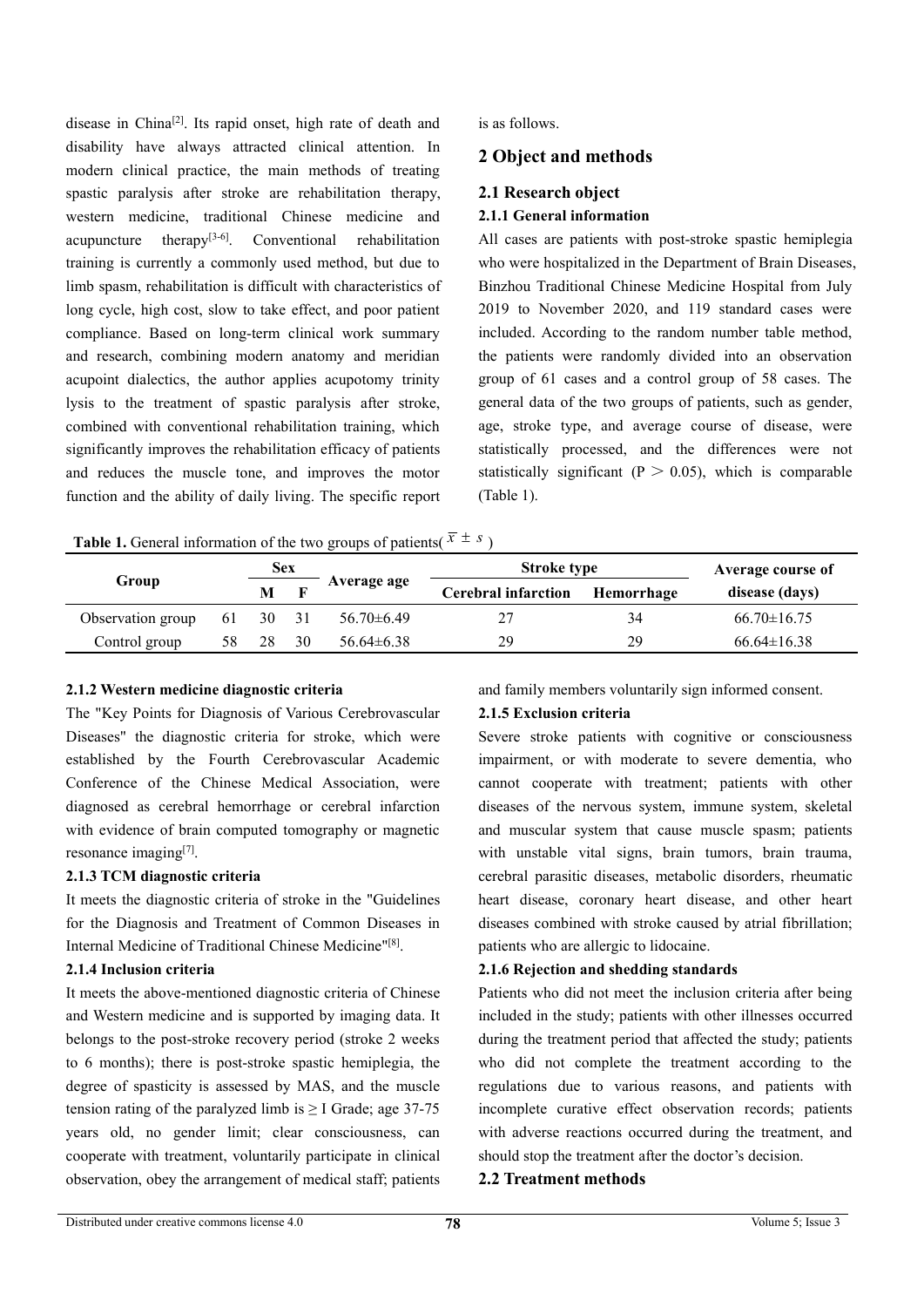#### **2.2.1 Control group**

For patients with motor dysfunction, refer to the "Guidelines for Early Retreatment of Stroke in China" to formulate a reasonable rehabilitation treatment plan, keep a good limb position, keep the elbow joint straight and the wrist joint functional position; shoulder joint flexion 90 degrees, in order to prevent contracture of the shoulder joint; keeping rehabilitation training of the affected limb, Bobath shakes hands above the head and does a shoulder shrug; Weight-bearing training of the lower limbs and core strength training of the trunk muscles; balance training for the shift of the center of gravity such as sitting, standing, and position. Manually stimulate the deltoid, biceps, quadriceps and other muscles to promote the rehabilitation of the affected limb; encourage patients to take the initiative to exercise the motor function of the affected limb, and guide the patient to change clothes, eat, wash, and go to the toilet in daily life [9].

This treatment lasts for 40 minutes each time, once a day, 21 days as a course of treatment, evaluate the efficacy after the end of the course of treatment. Due to the long treatment cycle of the disease, it should rest for 2 days after 5 consecutive treatments in one week.

# **2.2.2 Observation group (acupotomy trinity release + rehabilitation training group)**

#### A. Point selection

Refer to the "Twelfth Five-Year Plan" national-level textbook "Acupuncture and Moxibustion" for general higher education: Heaven postion- acupoints such as: head and Naokong, Naohu, Fengchi; Human position-acupoints such as: Quheng in shoulder and back, Tianzong, Dazhui, Shenzhu, Shinto, Jinsuo, chest 11 Jiaji point; Earth position-acupoints such as waist 1 Jiaji point, Mingmen, Yaoyangguan, Seventeen vertebrae, Zhishi (Ashi point at the tip of the transverse process of the third lumbar vertebra)<sup>[10]</sup>.

#### B. Needle knife operation

In the sterile treatment room, the patient lies prone on the treatment bed, fully exposes head, waist and back, and cuts a small amount of hair at the acupoints of Naokong, Naohu and fengchi to prevent infection, mark those acupoints and use iodophor cotton balls for routine disinfection; spread sterilized small hole towels. Inject 1% lidocaine with 0.5ml at subcutaneous acupoints for local anesthesia, holding a typeⅠNo.3 needle knife with the edge line parallel to the direction of the muscle, according to the needle knife

four-step needle method, gradually loose muscle tension, in order to achieve the purpose of dredging the meridians and regulating the viscera. ① Insert the needle knife at the surface of Naokong, Naohu acupoints perpendicularly, and the needle should be pierced to the bone surface of the pain point, longitudinally dredge the needle knife for 2-3 times then take out, and press to stop the bleeding for 3 minutes. ② Insert the needle perpendicularly to the bone surface of the Fengchi acupoint and pierce it to the bone surface of the occiput (do not puncture obliquely downward to prevent damage to the medulla oblongata), longitudinally dredge 2-3 times and then take out the needle knife, and press the acupoint for 3 minutes to stop bleeding. ③ Confirm the position of the marked acupoints of Quyuan and Tianzong with one hand to prevent postural changes, the knife blade should be parallel to the direction of muscle travel and reaches the bone surface of the scapula, longitudinally sparse and horizontally strip the points for 2-3 times, press the points for 1-2 minutes to stop bleeding and cover with band-aids. ④ Perpendicularly insert the needle knife to the skin of the marked acupoints of Dazhui, Shenzhu, Shendao, Jinsuo, Mingmen, Yaoyangguang, Shiqizhui, and the needle should be inserted along the lower edge of the spinous process to the bone surface. Longitudinally puncture and dredge the points for 2-3 times, and then press the points to stop bleeding for 1-2 minutes and cover with band-aid. ⑤ Insert needle knife perpendicularly to the surface of the skin at the marked acupoins of Jiaji points on chest 11 and waist 1, pierce the rib head joints and facet joints respectively, longitudinally dredge the needle knife for 2-3 times and then take out the needle knife, press the acupoints for 1-2 minutes to stop bleeding and cover with band-aid. ⑥ Perpendicularly insert the needle knife to the surface of the skin at the acupoin of Zhishi (Ashi point at the tip of the third lumbar transverse process), to the bone surface of the third transverse process, longitudinally and horizontally dredge the knife for 2-3 times and then take out, press the point for 1-2 minutes to stop bleeding and cover with band-aid. During the treatment, it will occur local soreness, numbness, swelling, tactile induction, etc. which are normal reactions. The patients should lie horizontally for 40 minutes after the operation. The treatment is performed every 7 days, and one course of treatment is divided into 3 treatments.

C. Combined rehabilitation training after acupotomy treatment (the rehabilitation treatment method is the same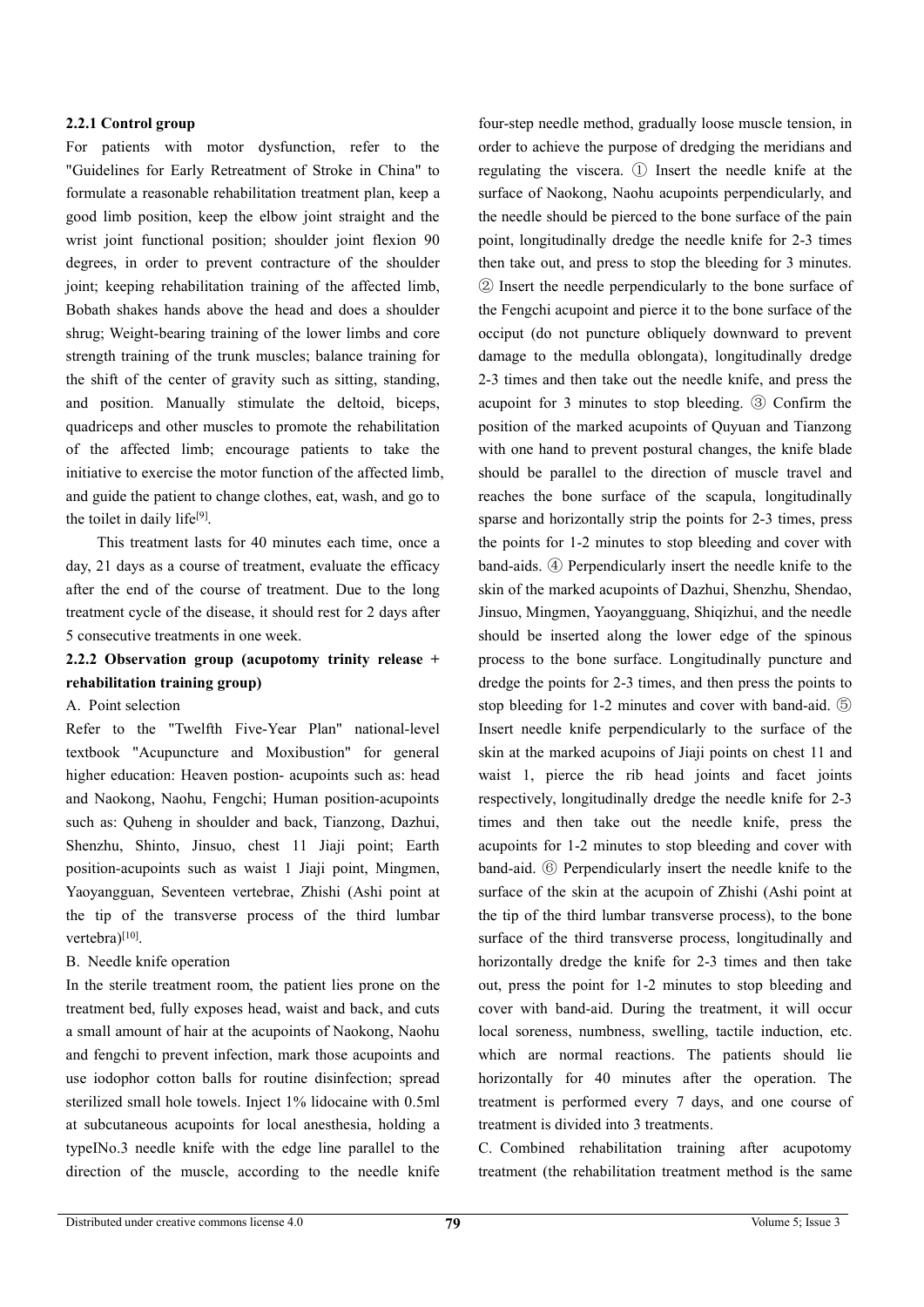as that of the control group)

#### **2.3 Efficacy evaluation criteria**

#### **2.3.1 Efficacy judgment index**

The upper limbs and lower limbs were judged by the elbow joint and knee joint respectively. The muscle tension was assessed with reference to the Modified Ashworth Scale (MAS), and the changes in muscle tension before and after treatment were recorded,  $0, 1, 1 +$ ,  $2, 3$  and grade 4 muscle tension is counted as 0, 1, 2, 3, 4, and 5 points, respectively<sup>[11]</sup>. The formula of total effective rate is as The Barthe i follow:

Total effective rate = effective number of cases  $+$  markedly effective + return to normal / total number of cases  $\times$  100% (1)

## **2.3.2 Motor function assessment (Fugl-Meyer assess ment FMA)**

FMA motor function score is based on professional rehabilitation physicians based on the patient's tendon reflex, extensor and flexor coordinated movement and associated activities, coordination ability and speed, Use SPSS22.0 separation movement, hyperreflexia, wrist stability, finger movement, etc<sup>[12]</sup>. The lowest score for each function is 0, described a the highest score is 2 points, the upper limb with 33 items scores 66 points, the lower limb with 17 items scores 34 points, and the upper and lower limbs total score 100 points. According to the scoring results, the higher the score, the lighter the limb motor dysfunction.

#### **2.3.3 Clinical spasticity index (CSI)**

The CSI scale includes 3 aspects: tendon reflexes, muscle tone and clonic tendon<sup>[13]</sup>. (1) Tendon reflex: 0 points for  $\overline{a}$  4.1 Clin no reflex, 1 point for weakened reflexes, 2 points for normal reflexes, 3 points for active reflexes, 4 points for hyperreflexia; (2) Muscle tension: 0 points for no resistance, 2 points for resistance decrease, 4 points for normal

resistance, 6 points for mild to moderate increase in resistance, and 8 points for severe increase in resistance; (3) Clonal: 1 point for no clonus, 2 points for 1 or 2 times of clonus, 3 points for clonic> 2 times, 4 points for clonic lasting 30s. The total score of 3 items is 16 points. A score of 0 means no cramps. The higher the score, the more severe the cramps.

# **2.3.4 Evaluation of the ability of daily living of the two groups ofpatients**

The Barthe index is used to assess the ability of daily living, with a total score of 0-100 points<sup>[14]</sup>. Barthel index: > 60 is considered good (mildly disabled, but can basically take care of oneself); 40-60 is considered moderately disabled (needs help in daily life); 20-40 is moderately disabled (incredibly dependent on life, needs very great help); <20 points means complete disability (completely dependent on life).

#### **3 Statistical analysis methods**

statistical software for analysis. Measurement data conforming to normal distribution are described as mean $\pm$ standard deviation ( $\overline{x}$   $\pm$ s). Two independent sample t-tests are used for comparison between two groups. Enumeration data is represented by constituent ratios, and comparisons between two groups Chi-square test was used, and  $P < 0.05$  indicated that the difference was statistically significant.

#### **4 Results**

#### **4.1 Clinical efficacy**

Refer to "Chinese Rehabilitation Medicine Diagnosis and Treatment Standards" to determine the clinical efficacy. After treatment, the effective rate of the observation group was 95.08%, which was higher than  $86.21\%$  of the control group (P<0.05) (Table 2).

| <b>Rapic 2.</b> Comparison of chicacy occween the two groups (ii, /0) |       |                       |                         |                  |                    |                       |
|-----------------------------------------------------------------------|-------|-----------------------|-------------------------|------------------|--------------------|-----------------------|
| Group                                                                 | Cases | <b>Back to normal</b> | <b>Marked effective</b> | <b>Effective</b> | <b>Ineffective</b> | <b>Effective rate</b> |
| Observation group                                                     | 61    | 7(11.48)              | 25(40.98)               | 27(44.26)        | 2(3.28)            | 95.08                 |
| Control group                                                         | 58    | 2(3.45)               | 17(29.31)               | 31(53.45)        | 8(13.79)           | 86.21                 |
| $\chi$ 2                                                              |       |                       |                         |                  |                    | 8.107                 |
| D                                                                     |       |                       |                         |                  |                    | 0.04385               |

#### **Table 2.** Comparison of efficacy between the two groups (n, %)

# **4.2 Comparison of the degree of limb spasm before and after treatment**

There is no significant difference for the comparison

of the degree of limb spasm before and after treatment, and the comparison of the MAS scores of the affected limb elbow and knee joint before treatment. After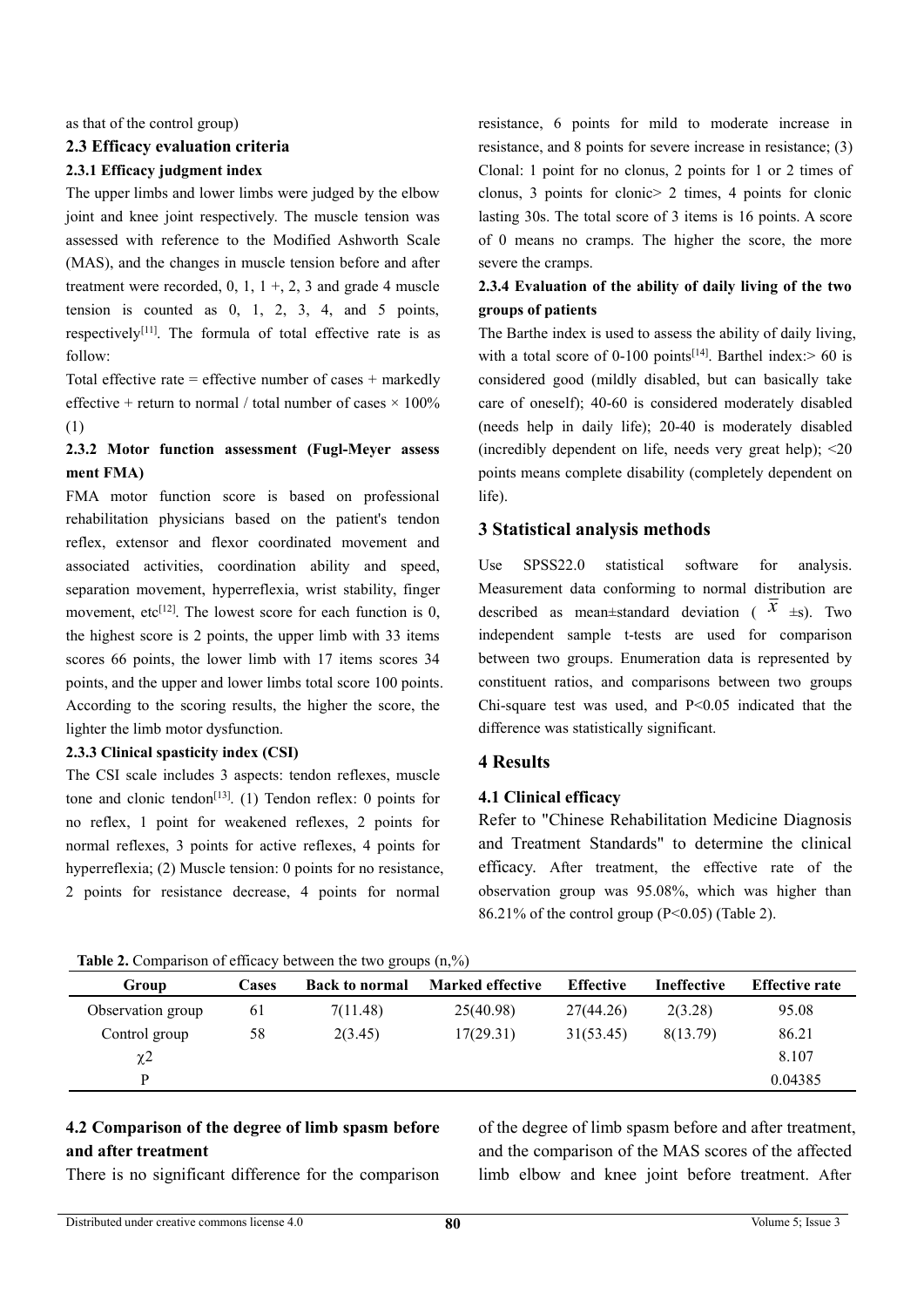treatment, the MAS scores of the elbow and knee joints of the affected limbs were significantly lower than before treatment  $(P<0.01)$ ; The scores of the observation group

were better than those of the control group  $(P<0.05)$  for the comparison between the two groups (Table 3).

|                   |                | <b>Table 3.</b> Comparison of MAS scores between the two groups before and after treatment ( $x \pm s$ ) |                              |                         |                               |
|-------------------|----------------|----------------------------------------------------------------------------------------------------------|------------------------------|-------------------------|-------------------------------|
| Group             | <b>Cases</b>   | <b>Elbow</b> joint                                                                                       |                              | Knee joint              |                               |
|                   |                | <b>Before treatment</b>                                                                                  | After treatment              | <b>Before treatment</b> | <b>After treatment</b>        |
| Observation group | 6 <sub>1</sub> | $3.82 \pm 0.81$                                                                                          | $1.52 \pm 0.81^{\rm ab}$     | $3.56 \pm 0.67$         | $1.46 \pm 0.83$ <sup>ab</sup> |
| Control group     | 58             | $3.74 \pm 0.78$                                                                                          | $2.17 \pm 0.68$ <sup>a</sup> | $3.45 \pm 0.73$         | $2.03 \pm 0.79$ <sup>a</sup>  |

**Table 3.** Comparison of MAS scores between the two groups before and after treatment ( $\overline{x} \pm s$ )

Note: Compared with this group before treatment,  $aP<0.05$ ; compared with the control group after treatment,  $bP<0.05$ 

# **4.3 Comparison of the motor function of hemiplegic limbs before and after treatment**

Compare motor function of hemiplegic limbs before and after treatment, it was found out that before treatment, there was no significant difference between the FMA scores of the upper and lower limbs of the two groups of patients. After treatment, the FMA scores of the upper and lower limbs of the two groups of patients were significantly higher than those before treatment (P<0.01); Compare the scores between the two groups, and it found out that the observation group were better than those of the control group  $(P<0.05)$  (Table 4).

| Group             | Cases |                         | Upper limb                    | Lower limb              |                                |  |
|-------------------|-------|-------------------------|-------------------------------|-------------------------|--------------------------------|--|
|                   |       | <b>Before treatment</b> | <b>After treatment</b>        | <b>Before treatment</b> | <b>After treatment</b>         |  |
| Observation group | 61    | $31.26 \pm 5.53$        | $51.87\pm4.41$ <sup>ab</sup>  | $23.56 \pm 5.27$        | $30.21 \pm 5.05$ <sup>ab</sup> |  |
| Control group     | 58    | $29.52 \pm 4.74$        | $44.26 \pm 4.78$ <sup>a</sup> | $21.81 \pm 5.36$        | $28.45 \pm 4.23$ <sup>a</sup>  |  |

Note: Compared with this group before treatment, aP<0.05; compared with the control group after treatment, bP<0.05.

## **4.4 Comparision of the CSI scores and ADL scores before and after treatment**

Before treatment, there was no statistically significant difference in CSI and ADL scores between the two groups  $(P>0.05)$ , which was comparable; after treatment, the CSI scores of the two groups were significantly reduced, and

the ADL scores of the two groups both significantly increased, which was statistically significant compared with before treatment  $(P<0.05)$ ; the scores of the observation group were significantly better than those of the control group, and the differences after treatment were statistically significant (P<0.05) (Table 5).

**Table 5.** Comparison of CSI and ADL scores between the two groups before and after treatment ( $\bar{x} \pm s$ )

| <b>Table 5.</b> Comparison of CSI and ADL scores between the two groups before and after treatment ( $x \pm s$ ) |       |                  |                               |                                |  |  |
|------------------------------------------------------------------------------------------------------------------|-------|------------------|-------------------------------|--------------------------------|--|--|
| Group                                                                                                            | Cases | Time             | CSI Score                     | <b>ADL</b> Score               |  |  |
| Observation group                                                                                                | 61    | Before treatment | $12.11 \pm 2.26$              | $61.08 \pm 6.03$               |  |  |
|                                                                                                                  |       | After treatment  | $5.87 \pm 2.12$ <sup>ab</sup> | $72.41 \pm 5.81$ <sup>ab</sup> |  |  |
| Control group                                                                                                    | 58    | Before treatment | 11.36±2.01                    | $63.12 \pm 5.29$               |  |  |
|                                                                                                                  |       | After treatment  | $8.36 \pm 2.41$ <sup>a</sup>  | $68.65 \pm 6.09^{\rm a}$       |  |  |

Note: Compared with this group before treatment, aP<0.05; compared with the control group after treatment, bP<0.05.

# **5 Discussion**

The results of this study showed that after 21 days of comprehensive rehabilitation treatment, the elbow and knee joint MAS scores, CSI scores, upper and lower limb FMA

motor function scores, and ADL scores of the two groups of patients after treatment were significantly better than those before treatment (P<0.05); And the degree of improvement in the observation group was higher than that in the control group  $(P<0.05)$ . And the degree of improvement in the